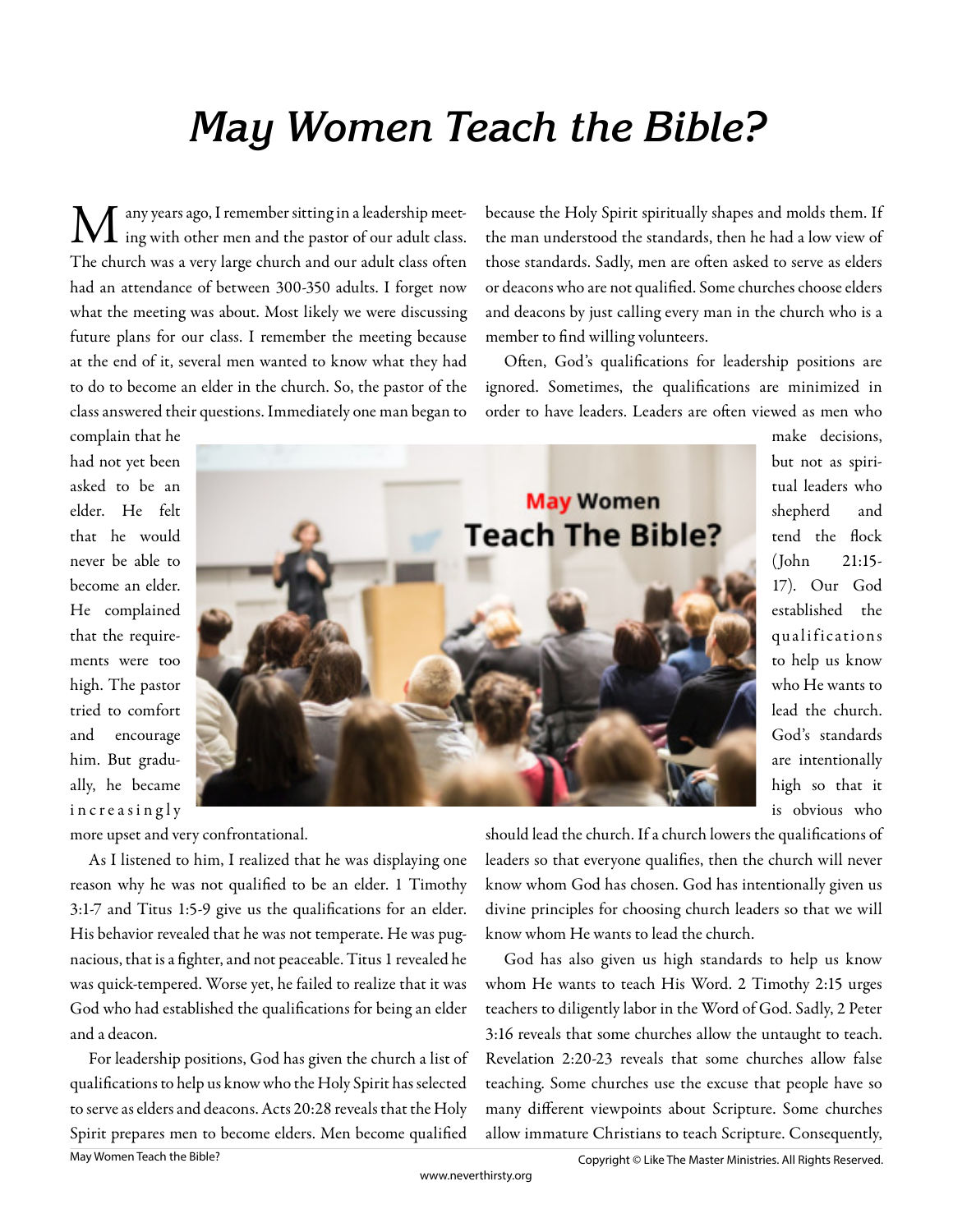some teachers have never had any formal education or training from their church, and some have never opened a systematic theology. They have never been taught anything but the elementary truths of Scripture. The spiritual life of some is not what it should be. The point that I am trying to make is that teachers of the Word of God must be faithful students of the Word. They must diligently study. They must be examples of godliness. They must know the Bible. As a result, if they buy a book written by a well-known Bible teacher, and then use it as a guide in a Bible study, then they will know if there are false statements in the book. God has given us high standards for teachers of Scripture for a reason.

Now, why did I start this message with these two examples? The answer is that I wanted to prepare you for our study by reminding you that God has established principles by which the church is to function. He has established principles for selecting church elders, selecting deacons, selecting deaconesses, how elders are to function, for the teaching of the Word of God, the use of spiritual gifts, how to give financially, how believers are to worship together, and even how to discipline sinning church members. God has communicated His will to the church by establishing principles. Some believers do not like them.

Our study is in 1 Timothy 2:11-15. It is about the role of women and the teaching of God's Word. We are going to learn that God has established principles for who can teach Scripture in different situations in the church, and who can be leaders of the church. We are not interested in the culture's view. Instead, we are interested in God's view. We want to please God - not the culture. The passage can be outlined in three sections. The first section is "Women's Role in Public Worship" (v. 11-12). The second section is "Women's Role Established by God" (v. 13-14), and the last section is "God's Blessing for Women" (v. 15).

**Women's Role in Public Worship (v 11-12).** We have already discovered in verses 9-10 that God the Father has established divine principles for how women are to dress in the public worship services. The verses say,

Likewise, I want women to adorn themselves with proper clothing, modestly and discreetly, not with braided hair and gold or

pearls or costly garments, but rather by means of good works, as is proper for women making a claim to godliness. 1 Timothy 2:9-10 (NASB)

That is, women are to be concerned about their beauty, but they are to be more concerned about their inner beauty before God. That is the first divine principle that God has communicated for women in verses 9-15.

Our study starts with verse 11. We are going to discover God's second principle for women. It explains how women are to conduct themselves when the Word of God is publicly taught in the church. Verse 11 says,

## A woman must quietly receive instruction with entire submissiveness. 1 Timothy 2:11 (NASB)

This is a command because the phrase "must . . . receive instruction" is an imperative in the Greek. That is, this is not an option or something for women to consider if they would like to do this. It is a command. Women are commanded to do this. A better translation of the phrase "receive instruction" is "to learn." That is, the Spirit is commanding women how they must learn the Scriptures when they are in the church. He is not commanding them to learn, but how they must learn.

Now some men and women do not like this verse and the next three verses. They object because Paul is limiting what women can do in the church. They believe women can be preachers in the public worship service and teach men. Some think that Paul is favoring men. Some even claim that Paul was a male chauvinist. That is the influence of the culture creeping into the church. These people miss two important biblical facts. The first fact is that 2 Peter 1:20-21 and 2 Timothy 3:16 teach us that God the Holy Spirit has written all of Scripture. That means the Holy Spirit moved Paul to write this passage. God, Himself, is the author of these verses. So, it is wrong to accuse Paul of being against women and preferring men. What they are really doing is falsely accusing God.

The second fact is that God is actually showing favor toward women in these verses. In order to understand this, it is important to understand that the ancient Jewish rabbis had a low view of women's intelligence. Alfred Eedersheim in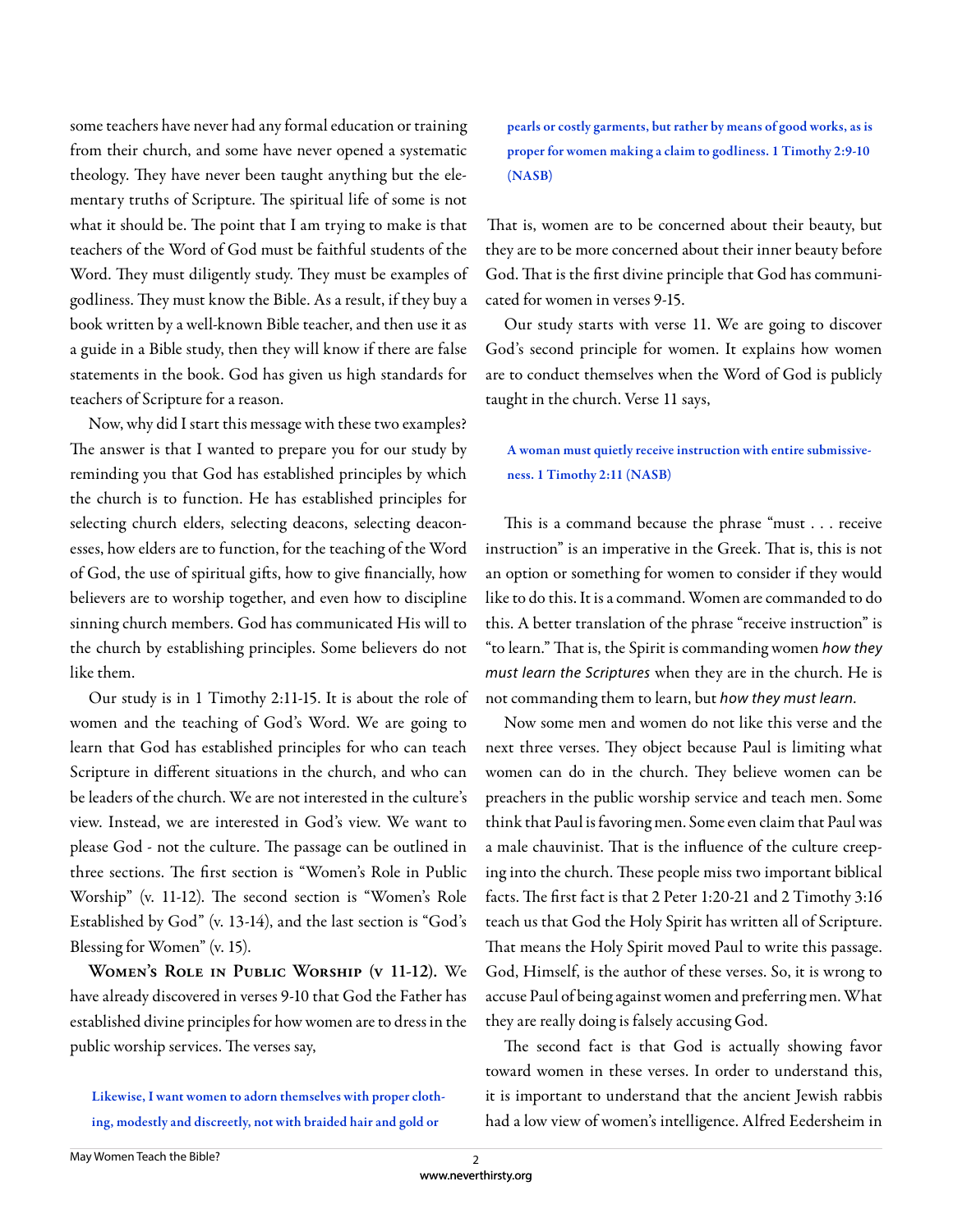his book, Sketches of Jewish Social Life, explains this when he says,

. . . the Rabbis did not approve of the same amount of instruction being given to girls as to boys. More particularly they disapproved of their engaging in legal studies-partly because they considered woman's mission and duties as lying in other directions partly because the subjects were necessarily not always suitable for the other sex . . . because the Rabbis regarded woman's mind as not adapted for such investigations. The unkindest thing, perhaps, which they said on this score was, "Women are of a light mind."  $^\mathrm{1}$ 

His point is that the rabbis did not encourage women to learn because they thought women were not very intelligent. Consequently, women were not usually taught the Scripture by the rabbis. So, it is significant that neither God nor Paul prohibits women from learning. Rather, women are encouraged to learn the Word of God.

John MacArthur makes this important statement in his commentary on 1 Timothy,

The prevalent Jewish tradition about women did not come from the Old Testament. The Old Testament affirmed that women have a spiritual status equal to that of men. The Mosaic law was given to all Israel, women as well as men (Deut. 1: 1). Both were to teach it to their children (Deut.  $6:4-7$ ; Prov.  $6:20$ ). The protection of the law applied equally to women (cf. Ex. 21 :28-32). Women had inheritance rights (Num. 36:1-12). Men and women alike participated in the Jewish religious feasts (cf. Ex. 12:3; Deut. 16:9-15). The single greatest spiritual vow, the Nazarite vow, was open to both men and women (Num. 6:2). Women were involved in spiritual service (Ex. 38:8; Neh. 7:67). Nor did God hesitate to deal directly with women (Gen. 3:13: 16:7-13; Judg. 13:3).

Spiritual equality between the sexes did not, however, do away with the difference in their roles. There were no queens in either Israel or Judah (Athaliah was a usurper). It is true that Deborah served as a judge (Judg. 4:4-5:31). Her case, however, was unique. . . .

It is significant that Deborah declined to lead the military campaign against the Canaanites, deferring instead to a man, Barak. No women served as priests. None of the authors of the Old Testament were women. No woman had an on-going prophetic (speaking before people) ministry like that of Elijah, Elisha, or the other prophets. While Miriam (Ex. 15:20), Deborah (Judg. 4:4), Huldah (2 Kings 22:14), and Isaiah's wife (Isa. 8:3) are called prophetesses, none had a permanent calling to that office. Miriam, Deborah, and Huldah gave only one recorded prophecy, and Isaiah's wife none. She is called a prophetess because she gave birth to a child whose name had prophetic meaning. A fifth woman mentioned as a prophetess, Noadiah, was a false prophetess (Neh. 6: 14). While God spoke through women on a few limited occasions, no woman had an on-going role of preaching and teaching.

. . .

In no way does the New Testament treat women as spiritual inferiors. The first person Jesus revealed His messiahship to was a woman (John 4:25-26). Jesus healed women (Mark 5:25-34; Luke 13:11-13). In contrast to the prevailing practice of the rabbis, He taught women (Luke 10:38-42). Women ministered to Jesus and the disciples (Luke 8:2-3). Following His resurrection, Jesus appeared first to a woman (Mark 16:9; John 20:11-18). Women and men were involved in the prayer services of the early church (Acts 1: 13-14). Peter reminds men that women are to be "[granted] honor as fellow [heirs] of the grace of life" (I Peter 3:7). The fruit of the Spirit (Gal. 5:21-22) are for both men and women. In short, all the promises, commands, and blessings of the New Testament apply equally to women and men.

As in the Old Testament, spiritual equality does not preclude differing roles. There are no women pastor-teachers, evangelists, or elders in the New Testament. None of the authors of the New Testament were women. The New Testament nowhere records a sermon or teaching of a woman. While the daughters of Philip are said to have prophesied (Acts 21 :9), neither the occasion nor the message is defined. There is no reason to assume they had an ongoing preaching ministry, or that they taught during the public

<sup>1.</sup> Alfred Eedersheim. Sketches of Jewish Social Life. Eerdmans Publishing. 1972. pp. 132-133.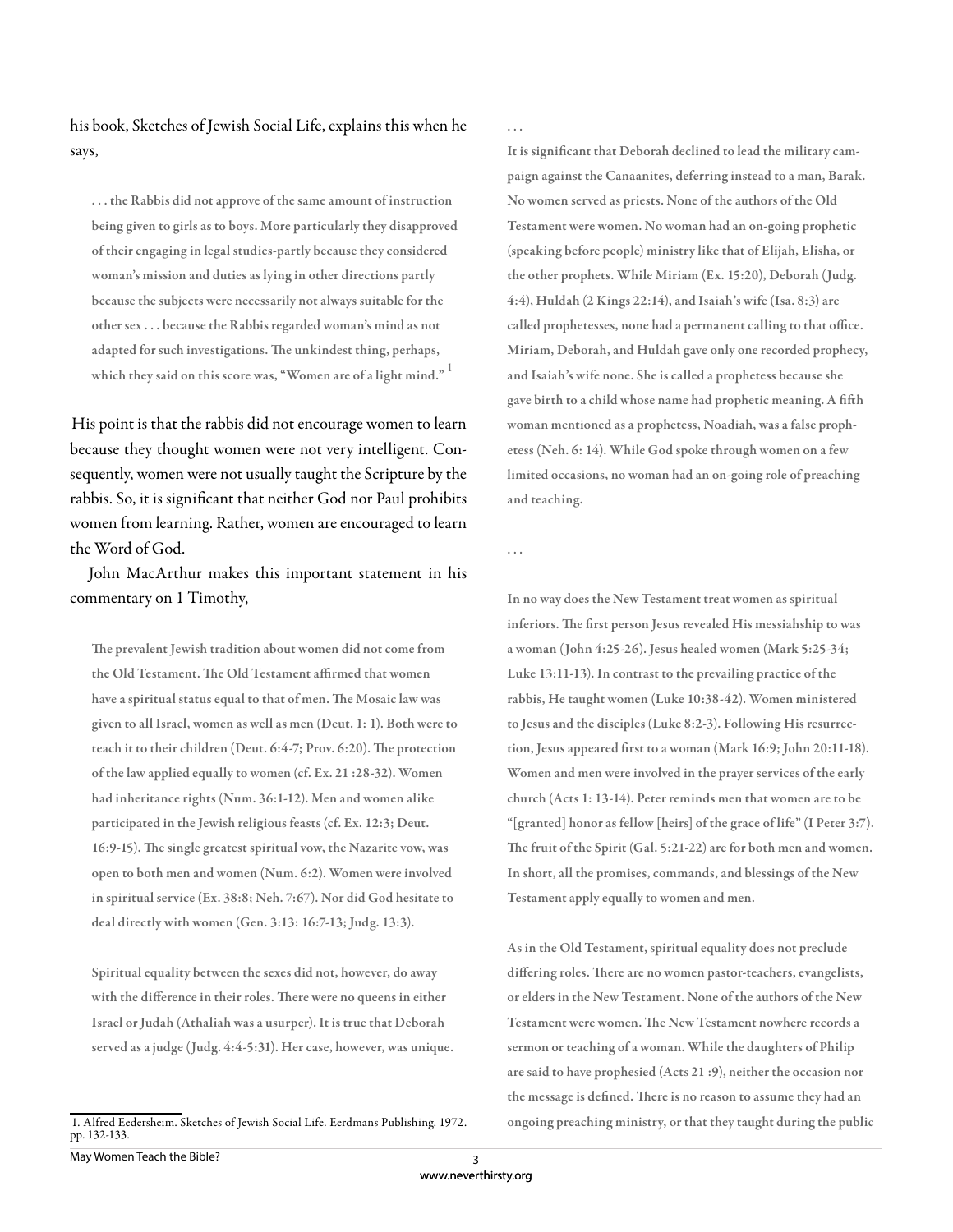worship. They, like Mary the mother of Jesus (Luke 1:46ff.), or Anna (Luke 2:36-39), delivered some message of truth elsewhere. As noted in chapter 6 of this volume, a comparison of 1 Corinthians 11:5 and 14:34 indicates women are permitted to pray and speak the Word, but Paul here makes clear that such allowance is not in the assembly of the church.<sup>2</sup>

So, Christ and the apostles elevated women as equals with men, but there is still a difference in roles. There is a difference in roles in the church just as there are different roles in marriage. It would be inconsistent to have differences between the roles in the church and in marriage. So, women are not being treated as inferiors in this passage. The passage is about roles.

Then in verse 11, women are encouraged to learn in two ways. The first way women are to learn is quietly. The Greek word for "quietly" is *hesychia*. The word means to be "silent, "quiet," or "quietness." Secondly, women are to learn "with entire submissiveness." That is from the heart, women are to willingly learn in silence when Scripture is taught in the church. Just as women are to be more concerned about their inner heart beauty, women are also to respond from the heart in how they learn Scripture. That is, women are to be silent when the Word of God is taught in the public worship service. But what does that mean?

In verse 12, Paul explains the meaning of verse 11. He says,

## But I do not allow a woman to teach or exercise authority over a man, but to remain quiet. 1 Timothy 2:12 (NASB)

In order to avoid some confusion, I need to explain the meaning of the Greek words that are translated as "allow" and "exercise authority." The Greek word that is translated as "allow" is *epitrepo*. It just means "to permit." The Greek word for "exercise authority" is *authenteo*. Sadly, the meaning of this word has been influenced by a bad translation in several Bibles and in modern culture. George Knight states this about *authenteo* in his Greek commentary on 1 Timothy 2:12,

. . . the word shows no inherent negative sense of grasp or usurp-

ing authority or of exercising it in a harsh or authoritative way, but simply means "to have or exercise authority."<sup>3</sup>

That is, this is not a prohibition against domineering or abusive leadership, as some claim. It is a prohibition against any authoritative position over men. That starts with the authoritative teaching of Scripture in the church, especially from the pulpit. Whenever someone declares "Thus says the Lord," they are acting in an authoritative position for our God.

That means the Holy Spirit is declaring that it is improper for a woman to teach men in a public meeting of the church. Now notice that Paul says in verse 12 that she is "to remain quiet." The Greek word for "quiet" is the same Greek for "quietly" in verse 11. This helps us understand that verse 12 is explaining verse 11. The message is that woman are to willingly, from the heart, submissively and quietly learn rather than assume the role of authority and teach the Word of God in the public meeting of the church. Since the primary functions of elders in the congregation are teaching and shepherding, she cannot have a leadership position in the church such as an elder. This is the divine principle God is teaching us! Consequently, she should willingly never insert herself as an authority of Scripture in the public worship.

Let me give you some practical applications of this. First, she cannot become a pastor or an elder in a church, since their primary function is teaching in the church. Second, a woman must never correct a man in public when the church is gathered together. On one occasion, I was preaching in the minor prophets. The passage was about God's judgment and a woman in the back of the church objected. So, she interrupted my sermon and declared that I was wrong. Now most of us would agree that her behavior was wrong, but she did not.

On another occasion, I was teaching a Bible study with about forty to fifty men and women in the audience. On this occasion, a woman objected to something that I had said. She revealed her objection by asking a question, and in the question hinted at a point of disagreement. So, I answered her question. Then she began to argue with me. It was clear that she considered herself the authority on Scripture. She had not

<sup>2.</sup> John MacArthur. 1 Timothy. The MacArthur New Testament Commentary. Moody Press. 1995., p. 83-85.

<sup>3.</sup> George Knight. Commentary On The Pastoral Epistles. New International Greek Testament Commentary. Eerdmans Publishing. 1992. p. 141.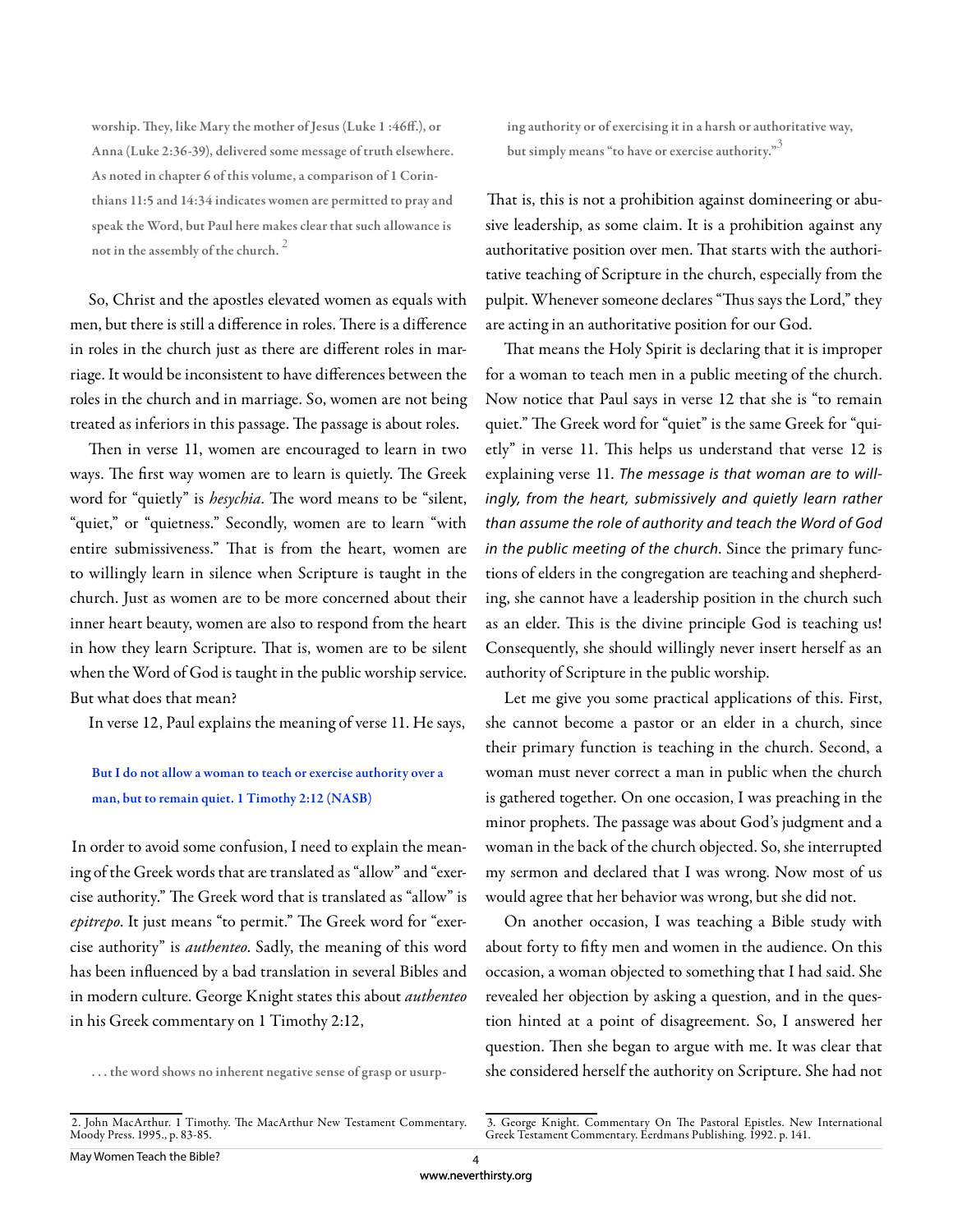asked a question as a learner. Instead in a public meeting, she was trying to change my viewpoint on the meaning of the passage. She did not realize that she had revealed her own lack of understanding of the passage. Both women violated the divine principle. They assumed the role as a teacher in the public meeting of the congregation. They should have been quiet, and addressed the issue in private after the meeting.

On another occasion, a woman visited our church. During our evening Bible study, we had a time of corporate prayer when both men and women voluntarily could pray for the needs of our congregation from their seat. She objected to these women praying because she believed verses 11-12 prohibited women from saying anything. But this passage does not prohibit women from praying in a Bible study. But it would be improper for a woman to lead the congregation in prayer. However, a woman is free to lead the prayer time if the audience is composed of women or children. A woman is free to teach or pray one-on-one with a man, in a small group, a family gathering, or any other situation that is not in the context of the public meeting of the church. Women can sing in the choir and sing solos before the congregation. Women can be deaconesses (Romans 16:1; 1 Timothy 3:11). Women can teach men in private (Acts 18:26). Women have spiritual gifts!

Every time I read Matthew 23:8-12, I am reminded that roles of spiritual leadership are actually positions of responsibility before our God. Here is Jesus' message to the twelve disciples,

But do not be called Rabbi; for One is your Teacher, and you are all brothers. Do not call anyone on earth your father; for One is your Father, He who is in heaven. Do not be called leaders; for One is your Leader, that is, Christ. But the greatest among you shall be your servant. Whoever exalts himself shall be humbled; and whoever humbles himself shall be exalted. Matthew 23:8-12 (NASB)

Repeatedly, Jesus had to confront the pride of the disciples. They had discussions about who would be the greatest in the kingdom of heaven. On the night Jesus was betrayed, Jesus washed the feet of the disciples as an example of humility in the Upper Room. Jesus' message in Matthew 23:8-12 is that

the true leader humbly serves others, and not the reverse. We often hear the term "servant-leadership." I really do not like the phrase because of the word "leadership." I would prefer a different phrase, maybe "servant-responsibility." The truth is that elders in a church have roles of responsibility. The true leader uses his position to influence others and not to control them. God's leaders are sensitive to not exalt themselves.

**Women's Role Established by God (v 13-14).**  Verses 13 and 14 now reveal why this divine principle exists. The passage says,

For it was Adam who was first created, and then Eve. And it was not Adam who was deceived, but the woman being deceived, fell into transgression. 1 Timothy 2:13-14 (NASB)

Notice that the verse starts with the word "for." The "for" points us back to verses 11-12. Verses 13-14 explain why God established the principle described in verses 11-12. The Holy Spirit gives us two reasons for the principle. It is important to notice that both reasons are not rooted in Roman, Greek, or Jewish cultures. Paul is not prohibiting untaught women from teaching here, as some claim. Notice that both reasons are rooted in events that occurred between Adam and Eve. Both reasons are rooted in events that happened at the creation, and not in Paul's time. The reasons transcend cultures.

The first reason for the principle given in verses 11-12 is that Adam was created first, before Eve. This reason appeals to the order of creation. That is, the reason is not based in any subsequent culture, or conditions in our culture. Because Adam was created first and Eve was created second due to not fault of her own, God established the divine order—the divine principle.

The second reason for the principle is that Eve was deceived and fell into transgression. Genesis 3:1-7 tells us that Eve believed Satan's lie and ate of the tree of the knowledge of good and evil. (By the way, the Bible never says they ate an apple!) Then after she ate of the fruit, she knew the difference between good and evil. Genesis 3:6 says that Adam then ate also.

Now notice 1 Timothy 2:14 says Adam intentionally ate from the tree. The Greek word that describes Eve's deception implies she was not just deceived, but that she was completely deceived. She not only violated God's command to not eat of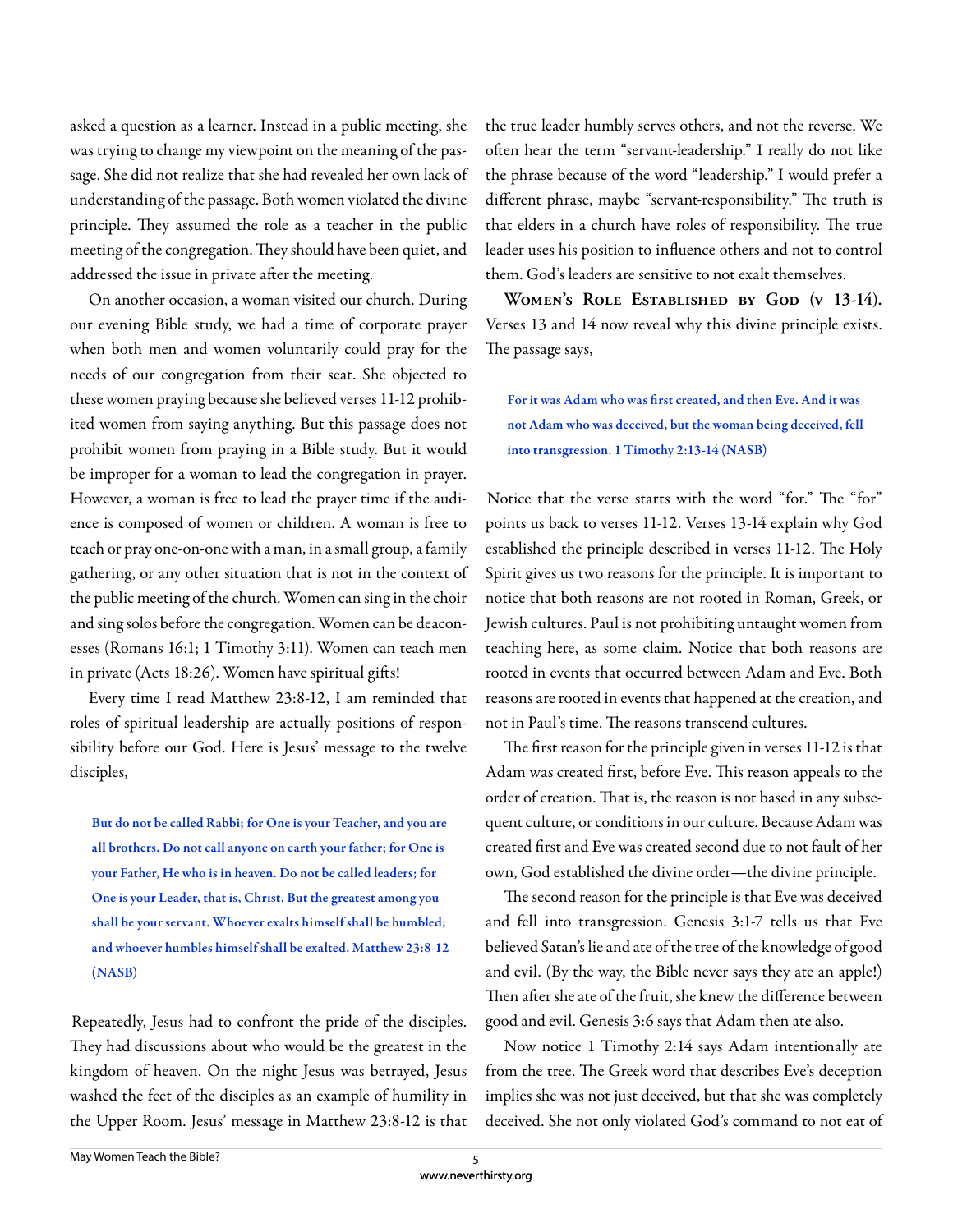the tree, but she also usurped Adam's leadership role. John Stott includes this point in his commentary on 1 Timothy when he says,

The priority of Adam's creation established his leadership (13), as we have seen, while Eve's folly in challenging [his leadership] led to disaster.

## John MacArthur adds,

. . . when Adam, violated his leadership role and followed Eve (though it was not he who was deceived) the perversion of God's order was complete.

That is, Eve also sinned when she urged Adam to violate God's command to eat of the fruit of the tree of the knowledge of good and evil. When Adam ate, he sinned. He knew what he was doing. So, both Adam and Eve violated the order that God had already established in the creation between the sexes. When Eve took the leadership role, Adam yielded to her and disobeyed. That is the great message from this verse.

Therefore, for both reasons, women are to willingly, from the heart, submissively, and quietly learn rather than assume the role of authority and teach the Word of God in the public meeting of the church.

GOD'S BLESSING FOR WOMEN (v 15). Verse 15 is the most difficult verse in this passage. It is an encouragement to any woman who may feel that this divine principle is not fair. The verse says,

But women will be preserved through the bearing of children if they continue in faith and love and sanctity with self-restraint. 1 Timothy 2:15 (NASB)

The most important word for understanding this verse is "preserved." It is translated from the Greek word *sozo*. It is usually translated as "to save." It is the word that is usually used to refer to someone being saved. Most Bibles, including the new

LSB, translate this verse with "saved," but not the NASB.

So, how are we to understand that women are saved through the bearing of children? Several explanations have been suggested. First, some suggest the meaning of "will be preserved through the bearing of children" is that a woman can be saved by having children. This is an incredibly bad explanation for several reasons. First, that would mean those women who cannot have children could never be saved! Second, Ephesians 2:8-9 teaches us that we are not saved by works, but by faith in Christ. If salvation is not works, then a woman cannot be saved by giving birth to a child.

The second meaning that has been given to the phrase "will be preserved through the bearing of children" is that the stigma of Eve's sin is removed from women by the fact that only women can have children. The important point is that the stigma is removed. Then the rest of the verse refers to how women are truly saved. While this is a very common explanation of this verse, I wonder how is this an encouragement to women who cannot have children? How is the stigma removed for a childless woman? There is a second problem with this view. The first part of the verse refers to a woman, but the second part refers to women. This suggests the women, at the end of the verse, are not related to the woman, in the first part of the verse. That is a problem for this view.

This leads us to the third most common explanation. The phrase "will be preserved through the bearing of children" refers to the birth of Christ. I personally favor this view. Why? Because the Greek word that is translated as "bearing of children" has a definite article before it. That is, this is not just any childbirth, but "The Childbearing." It seems to refer to the birth promised to Eve in Genesis 3:16. It seems to simply refer to the promised Savior. Through Christ, born of a woman, is how women are saved. The proof anyone, including women are saved, is that they will continue in faith, love, holiness, and self-control. This seems to be the best explanation.

**Conclusion.** So verses 11-15 teach us that woman are to willingly, from the heart, submissively, and quietly learn rather than assume the role of authority and teach the Word of God in the public meeting of the church. That is the meaning of "be quiet" or "be silent." They are not to teach when men are present. They cannot be elders or function in some other posi-

<sup>4.</sup> John Stott. The Message of 1 Timothy & Titus. The New Testament Series Editor. Inter-Varsity Press. 1996. p. 86-87.

<sup>5.</sup> Ibid. John MacArthur. p. 88-89.

May Women Teach the Bible?